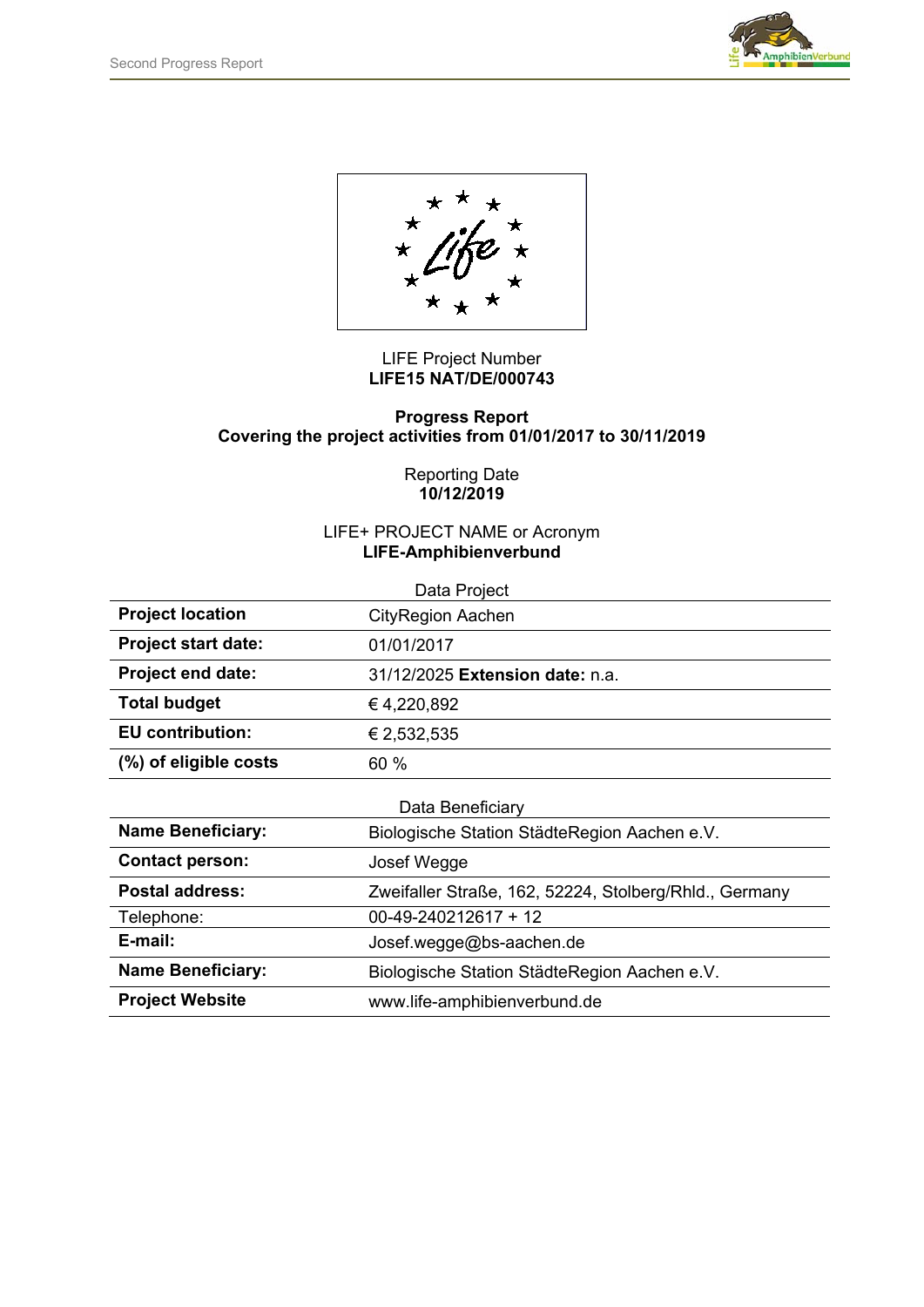

### LIST OF KEY-WORDS

| <b>DGHT</b> | Deutsche Gesellschaft für Herpetologie und Terrarienkunde/ German Society of    |
|-------------|---------------------------------------------------------------------------------|
|             | Herpetology and Herpetoculture                                                  |
| MULNV       | Ministerium für Umwelt, Landwirtschaft, Natur- und Verbraucherschutz des Landes |
|             | NRW / Ministry for Environment, Agriculture, Conservation and Consumer Protec-  |
|             | tion of the State of North Rhine-Westphaliar                                    |
| <b>NABU</b> | Naturschutzbund Deutschland/ Nature Conservation Society of Germany             |
| LANUV       | Landesamt für Natur, Umwelt und Verbraucherschutz/ Ministry for Environment,    |
|             | Agriculture, Conservation and Consumer Protection                               |
| <b>NRW</b>  | North Rhine-Westphalia                                                          |
| <b>NSG</b>  | Naturschutzgebiet/nature conservation area                                      |
| uNB         | untere Naturschutzbehörde/ local nature conservation authority                  |

### **1. Overall assessment of the achievements**

The goal of the project "LIFE-Amphibienverbund" is to improve the conservation status of some amphibian species such as the yellow-bellied toad (*Bombina variegata*, Annex II and IV), the midwife toad (*Alytes obstetricans*, Annex IV) and the natterjack toad (*Epidalea calamita,* Annex IV) in the city region of Aachen. This report provides an overview of the thus far implemented measures which are stipulated in the grant agreement.

### **A. Preparatory Actions**

The regional action plans for each target species are in preparation (A1.1). Currently, 13 local action plans (A1.2) are ready while four more are in preparation. Where necessary, the plans already include detailed planning instructions (A2.1). The plans were discussed with land owners and corresponding contracts negotiated (A2.2). To date, nine contracts have been signed and one more has been submitted for signature. Two further contracts are in preparation.

Both mandatory permits (A2.3) one for the removal and reintroduction of the yellow-bellied toad and one for skin sampling of midwife toad tadpoles have been granted by the uNB.

The results of the genetic assessment of 53 samples of five populations of yellow-bellied toad from Stolberg and one Dutch breeding group as well as the recommendation for the reintroduction have been summarized in a report (A3).  $\rightarrow$  With support of a project employee, a publication on this topic is in preparation (E4.2).  $\rightarrow$  The genetic assessment of the midwife toad will be done by the Project LIFE BOVAR LIFE16 NAT/DE/000660 (see E2.3).

# **B. Purchase/lease of land and/or compensation payments for use rights**

One owner received compensation (B1) twice for agreeing to the implementation of actions for the yellow-bellied toad and the midwife toad in two different parts in the Natura 2000 site Bernhardshammer-Binsfeldhammer (FFH-4). With support of project employees, the nature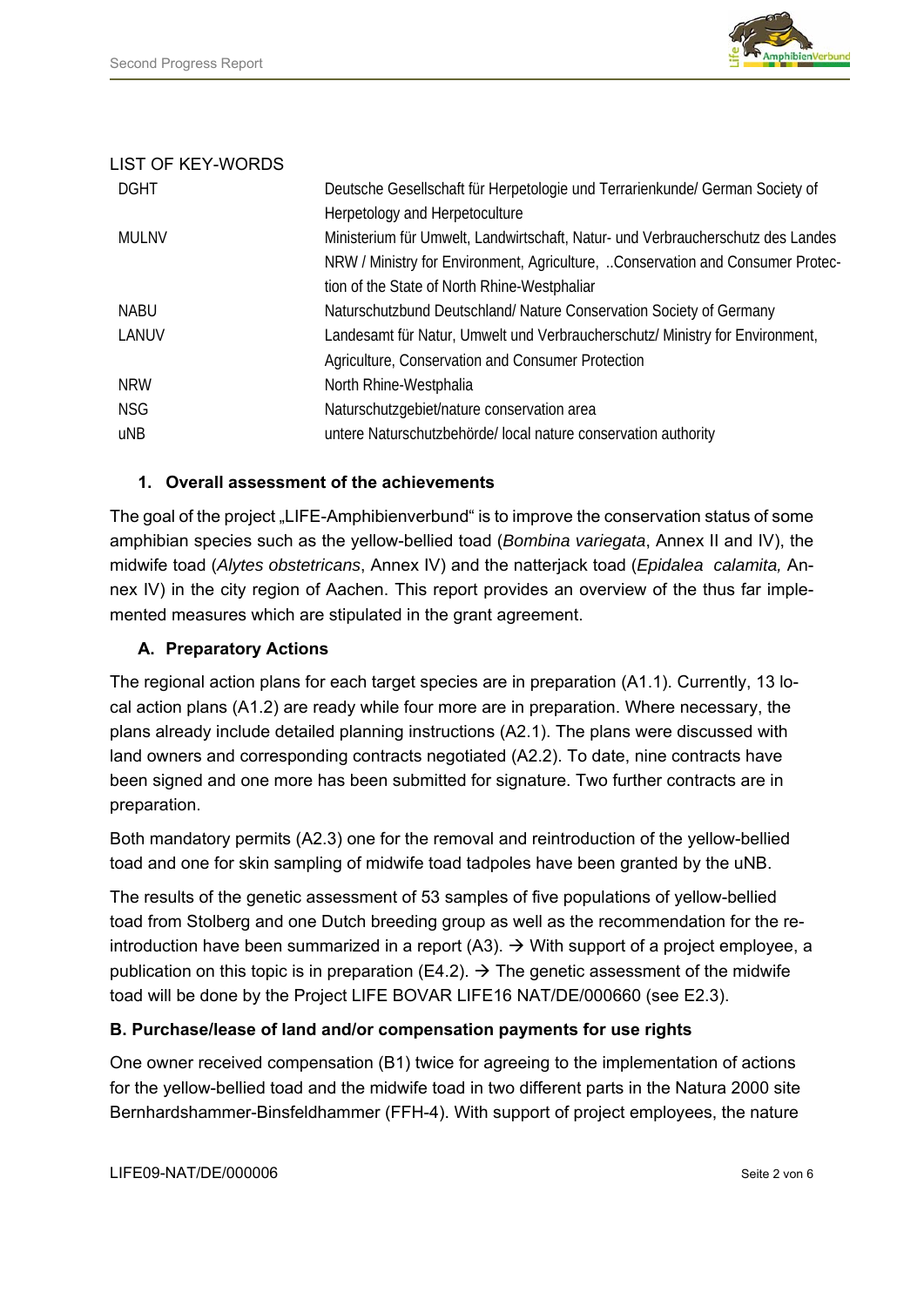

conservation association "Arbeitskreis Naturschutz" bought 8,5 ha of the backfilled quarry "Vygen alt" in TB-3 (B2). Practical conservation measures like C4 will follow. The uNB plans to buy the former quarry "Atzenach" in the TB-2, which contains a population of the midwife toad. Negotiations are currently underway.

# **C. Concrete conservation actions**

Construction and restoration of amphibian ponds (C1): So far, 241 ponds have been newly constructed or were reconditioned (35 %). The new ponds were mostly made of concrete. In the spring and summer 2019, we had some difficulty maintaining the required water height in some of the concrete ponds (see chapter 2). However, the target species used successfully the new ponds for reproduction in several sites. Furthermore, the construction of about 80 additional ponds in spring 2020 was commissioned for three other sites. In the framework of communication with stakeholders (E2), we encouraged others like municipalities and the uNB to create amphibian ponds on their own initiative.

### Improvement of terrestrial habitats and construction of essential habitat elements (C2):

In order to provide shelter and places to hibernate, we create two sandpiles (C2.1a, 17 %). The uNB financed the placement of one stone packing (C2.1bc). Additionally, at four sites, material from former coal mining and also limestone was excavated while digging ponds. This material was used to make several piles which provide loose material next to the ponds where the target species can also hide and/or hibernate. In the sites NSG Noppenberg (NSG-11a), NSG Carl-Alexander (NSG 12) and the former quarry Vygen in TB-3, 0,8 ha (C2.1d; 55 %), vegetation and topsoil was stripped off between and around the newly created ponds. So far, 2,6 ha (C2.2, 25 %) of woods in five projects sites has been cleared. Two of these measures were paid by others (uNB; Hit-Stiftung). In winter 2019/2020, 1,7 ha more wood will be cleared in three sites (already commissioned). In the Werther-Heide (next to FFH-5) a 50 m long fence (C2.5 25 %) was erected around a group of new pools (C1).

Measures for Neophyte clearance (C2.3) and implementation of management for uncultivated land (C2.4.) have not been realised so far.

Overall nearly 20 % of the terrestrial habitats have already been improved (milestone for December 2019).

Introduction of an extensive field and grassland utilization for the preservation of field depressions and land habitats (C3): 4,7535 ha field (198 %) are used without fertiliser and herbicide in an extensive way (C3.2). Corresponding contracts to ensure agro-environmental-payments for three farmers have already been signed.

Breeding and reintroduction of the yellow-bellied toad in Natura 2000-sites in accordance with the IUCN criteria (C4): For the reintroduction of the yellow-bellied toad, two breeding groups were established: one by the project partner MULNV in the "Artenschutzzentrum Metelen" and one by a private breeder. 669 tadpoles and 577 juveniles were reintroduced next to the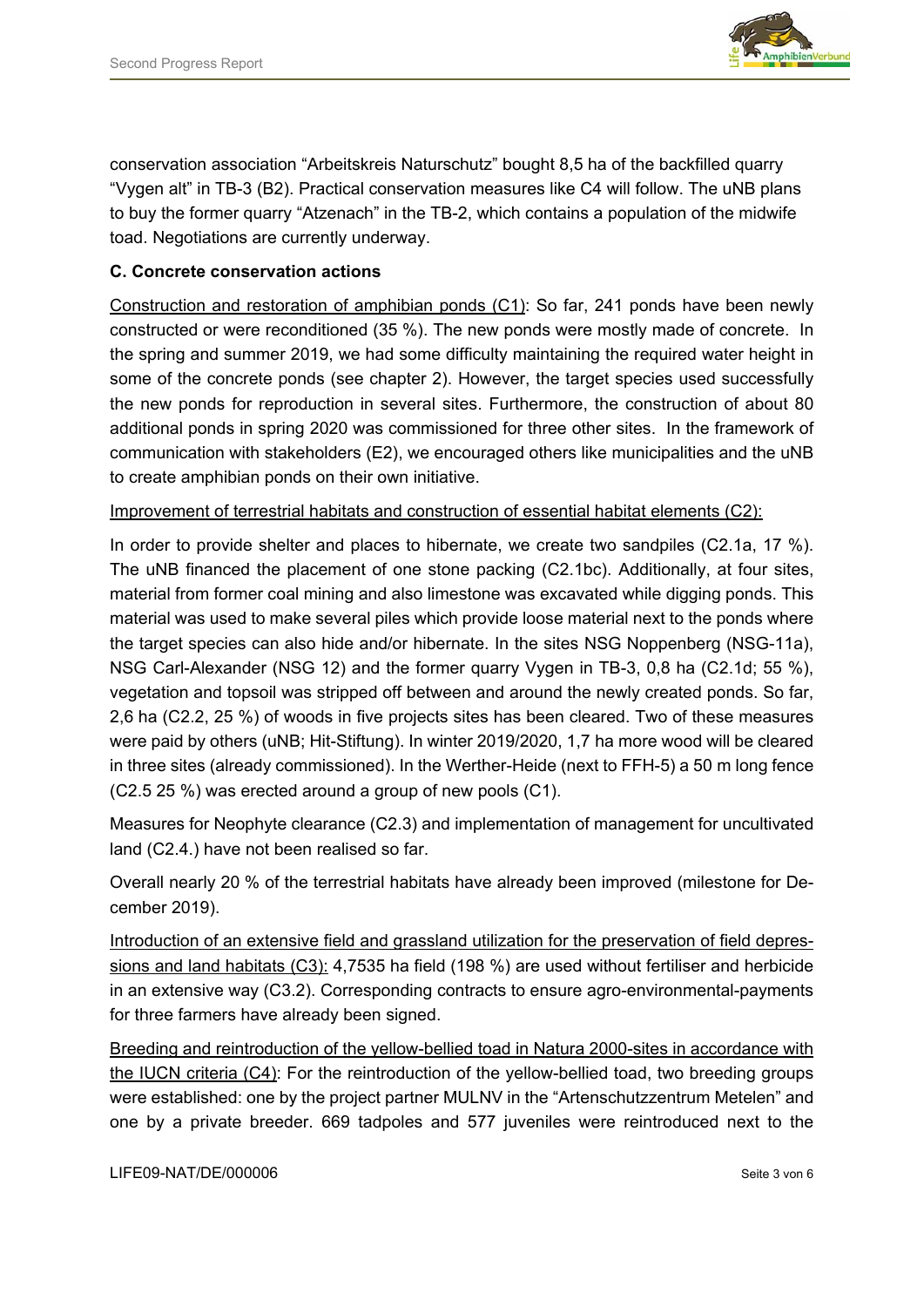

Natura 2000 site Werther Heide (FFH-5) in summer 2019. Around 300 more juvenile *Bombina variegata* are going to hibernate in the Artenschutzzentrum in Metelen. These animals will be released in spring 2020.

# **D. Monitoring of the impact of the project actions**

Faunistic monitoring of the target species (D1): The baseline capture-recapture-survey of *Bombina variegata* (D1.1) was done at four sites in summer 2017. The results are summarized in a report. For the site Binsfeldhammer (FFH-4), a publication about the results is in preparation (E4.2). The first repetition of monitoring is planned for summer 2021.  $\rightarrow$  modification: see chapter 2

In 2017 to 2019, qualitative data on the natterjack and midwife toad (D1.2) were collected by visiting 20 sites (sight/calls). So far, E-DNA analysis and listening boxes were not necessary.

A more detailed baseline, semi-quantitative survey of the natterjack toad was done between 2017 and 2019 at four sites and of the midwife toad at five sites (D1.3).

All collected data were entered in a dedicated project database. A detailed report is in preparation.

Assessment of the socioeconomic effects of the project (D2): To measure the socioeconomic effects of the project (D2), the baseline at the beginning of the project was assessed using questionnaires that were given to stakeholders and the general public. The results are available in a report.

Assessment of the effects of the project on ecosystem functions (D3): A meeting with Prof. Dr. Riedl (University of Applied Sciences, Höxter) was held to discuss the assessment of the effects of the project on ecosystem functions (D3). It was determined that appropriate indicators for this kind of species conservation project are very difficult to determine. Nevertheless, we would like to have a student research appropriate indicator.

#### **E. Public awareness and dissemination of results**

General Public awareness (E1): In the beginning, the corporate design and project logo was developed. 90 percent of the first section of the general leaflet (3.000 of 15.000 pieces, E1.2) was distributed to municipalities and other institutions. The project's internet homepage www.LIFE-ampibienverbund.de (E1.4) has been online since August 2018. Regularly, new articles about ongoing tasks are published. In addition, stakeholders received three additional internet-newsletters to keep them informed. The translation into three other languages is planned for 2020. Eight temporary informational panels (E1.5, 40 %) and six excursions and informative meetings (E1.7, 42 %) took place. The first poster of the exhibition (E1.8) was presented at eight events. Nine press releases were prepared (E1.9) and at least 17 press articles, one radio broadcast and two TV broadcasts (20 of 45 articles/broadcasts, 40 %) appeared subsequently. We also used other media to inform about the project like the event agenda of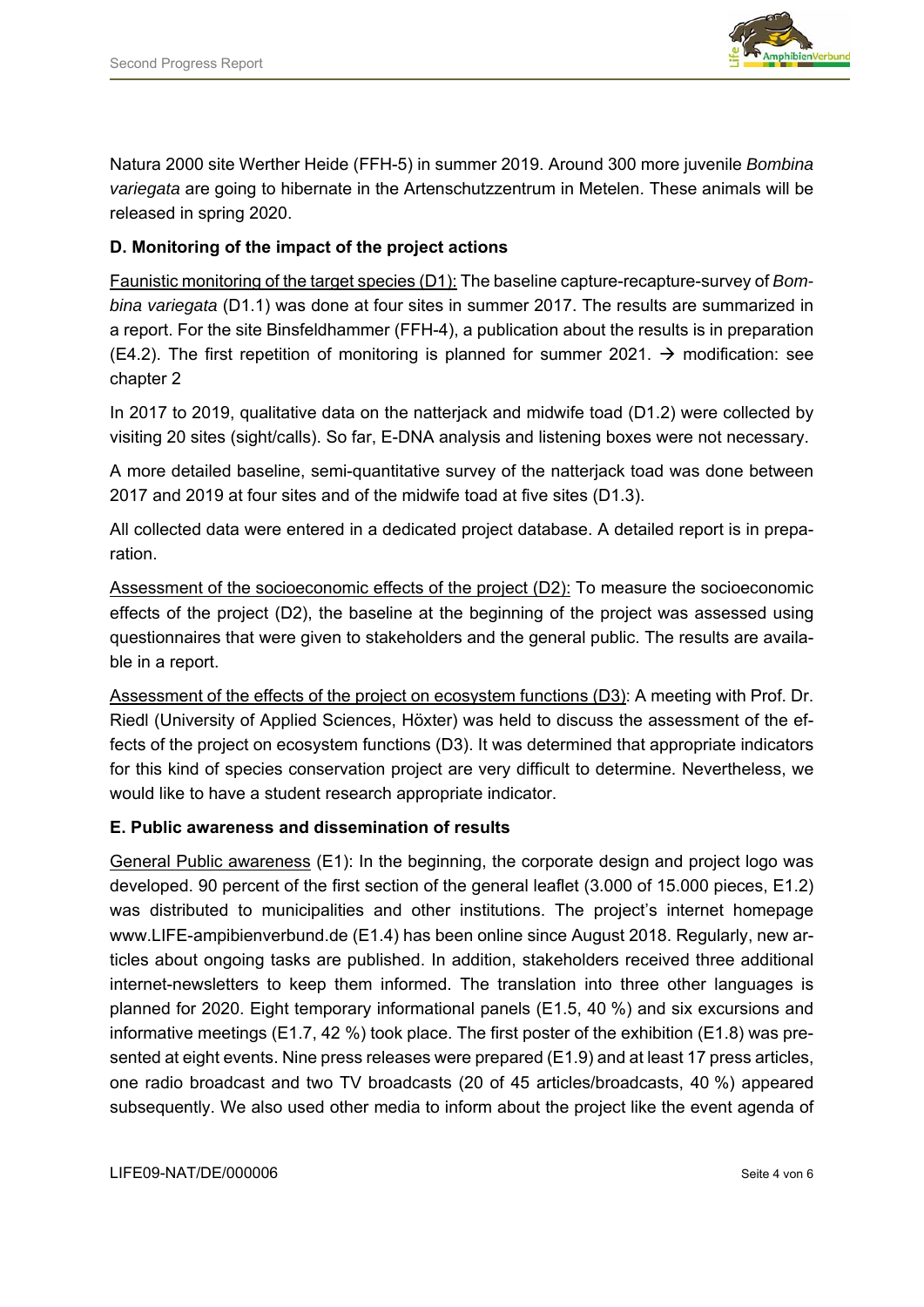

the BS AC. Buttons where created and produced by the project team as giveaway. A permanent panel (E1.6) at the museum area of the "Energeticon" informs about the natterjack toad habitat that has been created at that site. Additionally, the Bundeswehr (German Federal Armed Forces) erected several information panels about the Natura 2000 sites and the code of behaviour at the military training ground "Münsterbusch-Brander Wald" (FFH-6 and 7).

Stakeholder communication (E2): So far, we have initialized or attended 43 (39 %) meetings at the regional level (E2.1). In 2018 and 2019, emphasis was placed on communication with quarry and gravel pit owners. As a result of this, we were able to start the resettlement of midwife toads from a quarry which will be filled up in the future. On the national and international level (E2.2), we have attended 14 meetings (155%) and have presented a talk at three of them. In the frame of LIFE-Networking (E2.3) we presented the project at two LIFE NRW meetings and hosted the meeting in 2019. We also presented the project with a talk at a LIFE informative meeting in Bavaria. Furthermore, we maintain contact with LIFE-Projects that have similar aims. To this end we participate in a network meeting with excursion in Stadthagen with the project "LIFE-Bovar" and maintain similar contact three other projects. We also contribute samples for the genetic analyses of the midwife toad in Germany to the NABU chapter in Lower Saxony (LIFE BOVAR).

New methods of communication (E3): After an announcement with posters and press articles, 80 people expressed interest in taking part in the Amphibian-Ranger training. In 2019, 23 Amphibian rangers (E3.1) were trained and 19 earned a certificate— with their training, they are already actively supporting the project. In 2020 the courses will be repeated with around 25 new participants. In the school project (E3.2) we have initialized cooperation with three schools. So far, in the frame of this project, 14 events have taken place. The training for teachers and nursery school teachers has been postponed and will be carried out in 2020 (see chapter 2). Three models of each of the target species were bought (E3.5). They are part of three "amphibians rucksack" (instead of trunks, see chapter 2). The start of the of the art project (E3.3) is planned for summer 2021.The implementation of a board or card game (E3.4) has been postponed to the year 2021 (see chapter 2).

Specialised publications and conference (E4): Two performance reports about the project were published in the annual report of the BS AC (E4.3). The project is also presented in the conference transcript of the DGHT-conference 2018 in Magdeburg. Two professional articles are in preparation, as well as one article for a newsletter of a Dutch nature conservation organisation.

# **F. Project management**

Project staff was complete in April 2017 and the equipment that was necessary thus far has been supplied (F1). A partnership agreement was concluded with the MULNV. Annual meetings between the project partners are taking place. The project staff took part in five seminars for further education (F2).